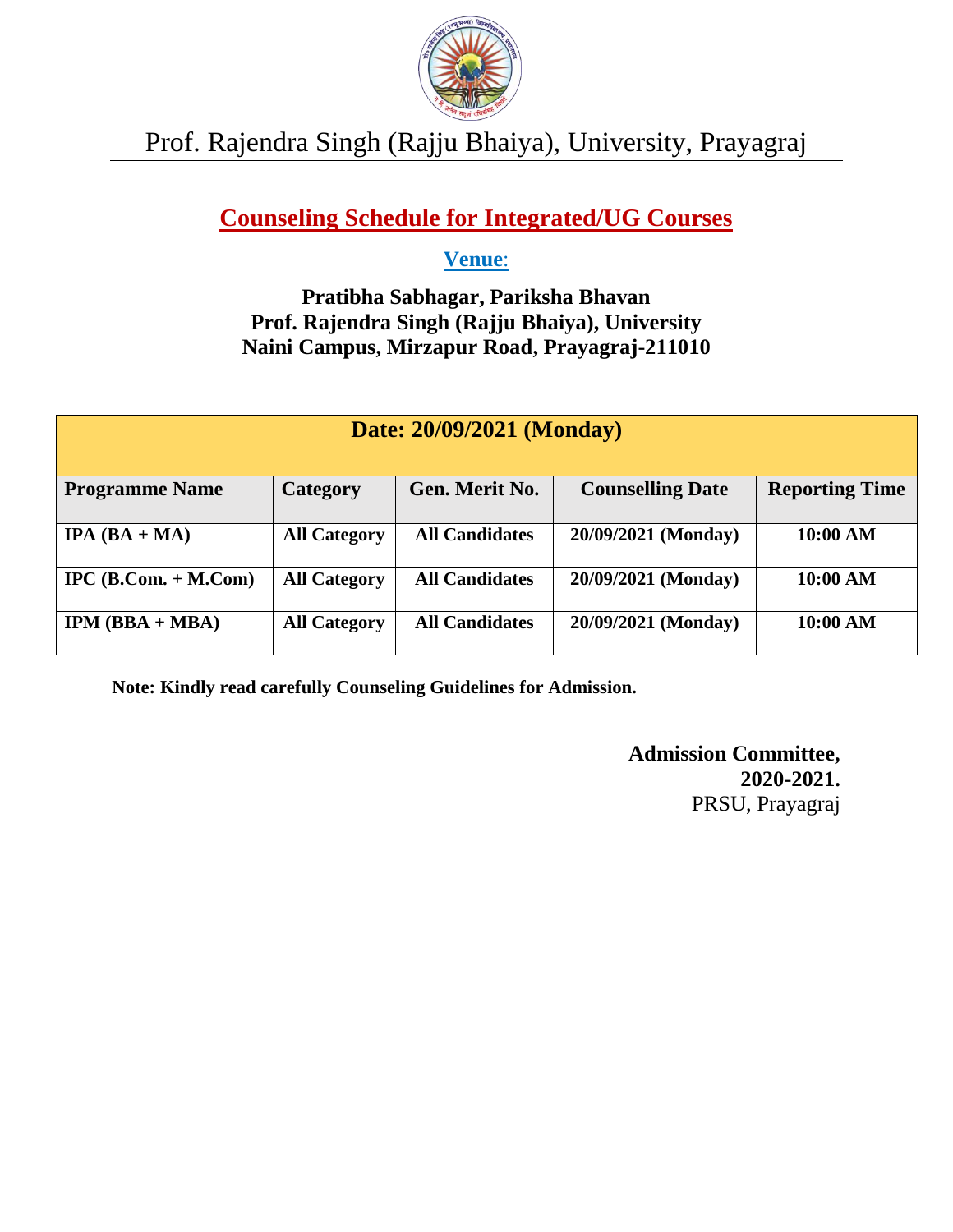

## **प्रो. राजेन्द्र स िंह (रज्ज ू भय्या) सिश्वसिद्यालय, प्रयागराज**

## **महत्िप ू र्ण ू चना**

(यूजी / इंटीग्रेटेड प्रोग्राम्स - आईपीए, आईपीसी और आईपीएम में प्रवेश के लिए काउंसलिंग दिशानिर्देश नीचे दिया गया है)

## **य ू जी / एकीक ृ त पाठ ् यक्रम मेंप्रिेश केसलए काउिं सलिंग सिशासनिेश: (आईपीए, आईपी ी और आईपीएम पाठ्यक्रम)**

- 1. केवल पंजीकृत उम्मीदवार जिन्होंने पंजीकरण शुल्क का भुगतान किया है, वे काउंसलिंग के लिए पात्र होंगे।
- 2. यूजी / इंटीग्रेटेड प्रोग्राम्स आईपीए, आईपीसी और आईपीएम की मेरिट सूची विश्वविद्यालय की वेबसाइट पर 07-09-2021 को घोलित की जा चकुी है।
- 3. उम्मीदवार लिंक के माध्यम से लॉगिन और पासवर्ड का उपयोग करके अपनी मेरिट देख सकते हैं : <https://prsuniv.ac.in/Admission1920.aspx> पर View Merit पर क्लिक करके मेरिट कार्ड डाउनलोड करें
- 4. उम्मीदवारों को सलाह दी जाती है कि वे काउंसलिंग के समय मेरिट की प्रिंटेड कॉपी साथ लाएं।
- 5. यजूी / इटं ीग्रेटेड प्रोग्राम्स आईपीए, आईपीसी और आईपीएम मेंप्रवेश केलिए काउंसलिंग **20-09-2021** को सुबह 10 बजे से नैनी स्थित विश्वविद्यालय परिसर में होगी।
- 6. काउंसलिंग का विस्तृत कार्यक्रम 07-09-2021 को मेरिट सूची के साथ वेबसाइट पर अपलोड किया जा चुकी है।
- 7. रुपये 5000 / का लडमांड ड्राफ्ट "**सित्त असिकारी, प्रो. राजेन्द्रस िंह (रज्जूभय्या) सिश्वसिद्यालय, प्रयागराज**" के पक्ष में या कार्ड या यूपीआई द्वारा भुगतान के साथ आवश्यक दस्तावेज काउंसलिंग में उपस्थित होने के लिए आवश्यक है। आवश्यक दस्तावेजों के साथ रुपये 5000 / - के भुगतान के बिना उम्मीदवार को काउंसलिंग में शामिल होने की अनुमति नहीं दी जाएगी। शेष लागू शुल्क प्रवेश के तीन दिनों के भीतर जमा करना आवश्यक होगा, ऐसा नहीं करने पर प्रवेश थवतः रद्द हो जाएगा।
- 8. महत्वपूर्ण नोट: जिन उम्मीदवारों को अंडरटेकिंग पर प्रवेश दिया जाएगा, उन्हें 30 सितंबर 2021 तक अर्हक परीक्षा की अंतिम मार्कशीट (काउंसिलिंग के समय परिणाम घोषित नहीं होने की स्थिति में) जमा करनी होगी, अन्यथा प्रवेश स्वतः रद्द हो जाएगा।
- 9. परामर्श समिति का निर्णय अंतिम एवं बाध्यकारी होगा। सभी कानूनी विवाद केवल प्रयागराज क्षेत्राधिकार तक ही सीलमत रहेंगे।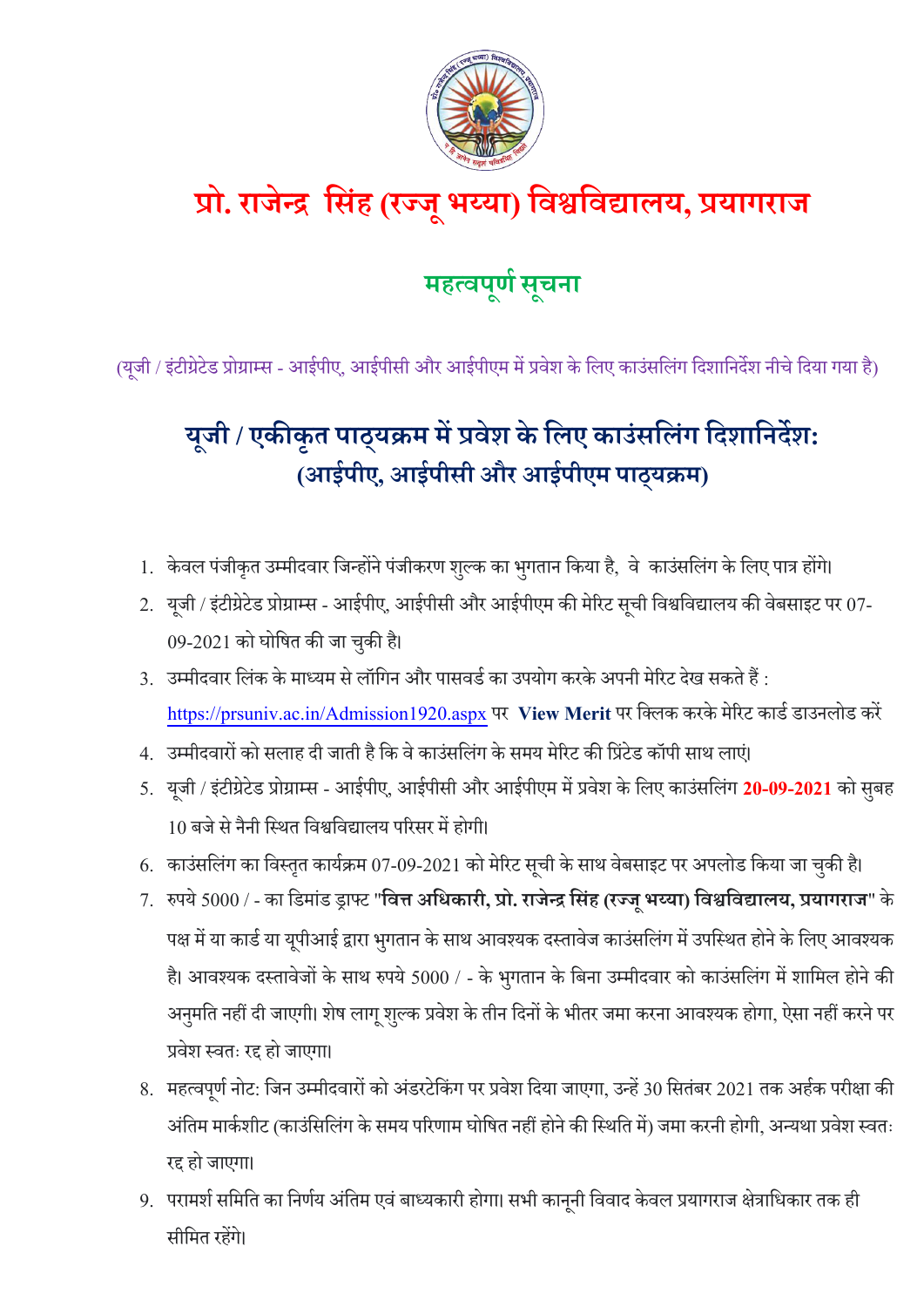#### **काउिं सलिंग के मय सनम्नसलसित िस्तािेजों की आिश्यकता होगी :**

- 1. पासपोर्ट फोटो 02
- 2. पंजीकरण फॉमडकी प्रलत
- 3. लॉगिन आईडी के माध्यम से प्राप्त मेरिट का प्रिंटआउट।
- 4. योग्यता परीक्षा की मार्क शीट सत्यापन के लिए मूल + 2 फोटोकॉपी (स्वप्रमाणित)
- 5. ट्रांसफर सर्टिफिकेट मूल + 1 फोटोकॉपी (सेल्फ अटेस्टेड)
- 6. प्रवासन प्रमाणपत्र मुल + 1 फोटोकॉपी (स्वप्रमाणित)
- 7. अनुसूचित जाति / अनुसूचित जनजाति / अन्य पिछड़ा वर्ग (गैर-क्रीमी लेयर) उम्मीदवार के लिए तहसीलदार द्वारा जाति प्रमाण
- पत्र सत्यापन के लिए मूल + 1 फोटोकॉपी (स्वप्रमाणित) केवल उत्तर प्रदेश के मूल निवासियों के लिए
- 8. तहसीलदार द्वारा नवीनतम आय प्रमाण पत्र एससी/एसटी/ओबीसी (गैर-क्रीमी लेयर) उम्मीदवार के लिए सत्यापन के लिए
- मुल + 1 फोटोकॉपी (स्वप्रमाणित)।
- 9. उ.प्र. अधिवास प्रमाण पत्र- सत्यापन के लिए मूल, यदि लागू हो तो +1 फोटोकॉपी (स्वप्रमाणित)।
- 10. सक्षम प्राधिकारी से ईडब्ल्यूएस प्रमाण पत्र (केवल उत्तर प्रदेश के मूल निवासियों के लिए)।
- 11. सक्षम प्राधिकारी से पीएच प्रमाण पत्र (केवल उत्तर प्रदेश के मूल निवासियों के लिए)।

नोट: उम्मीदवार को काउंसलिंग के समय उपरोक्त दस्तावेजों को उल्लिखित क्रम में रखना चाहिए। (मूल और फोटोकॉपी अलग से)



# Prof. Rajendra Singh (Rajju Bhaiya) University, Prayagraj

## PRSU-ADMISSION-2021-22

### **Counselling Guidelines for UG/Integrated Programs: IPA, IPC and IPM**

- 1. Only registered candidates who have paid registration fee will be eligible for the counselling as per the schedule.
- 2. The merit list of UG / Integrated Programs IPA, IPC and IPM will be declared on 07-09-2021 on university website.
- 3. Candidates can see their merit using login and password through the link: <https://prsuniv.ac.in/Admission1920.aspx> then Click **View Merit** to download Merit Card.
- 4. Candidates are advised to bring the printed copy of merit at the time of counselling.
- 5. Counselling for admission to UG / Integrated Programs IPA, IPC and IPM will be on **20-09-2021.**